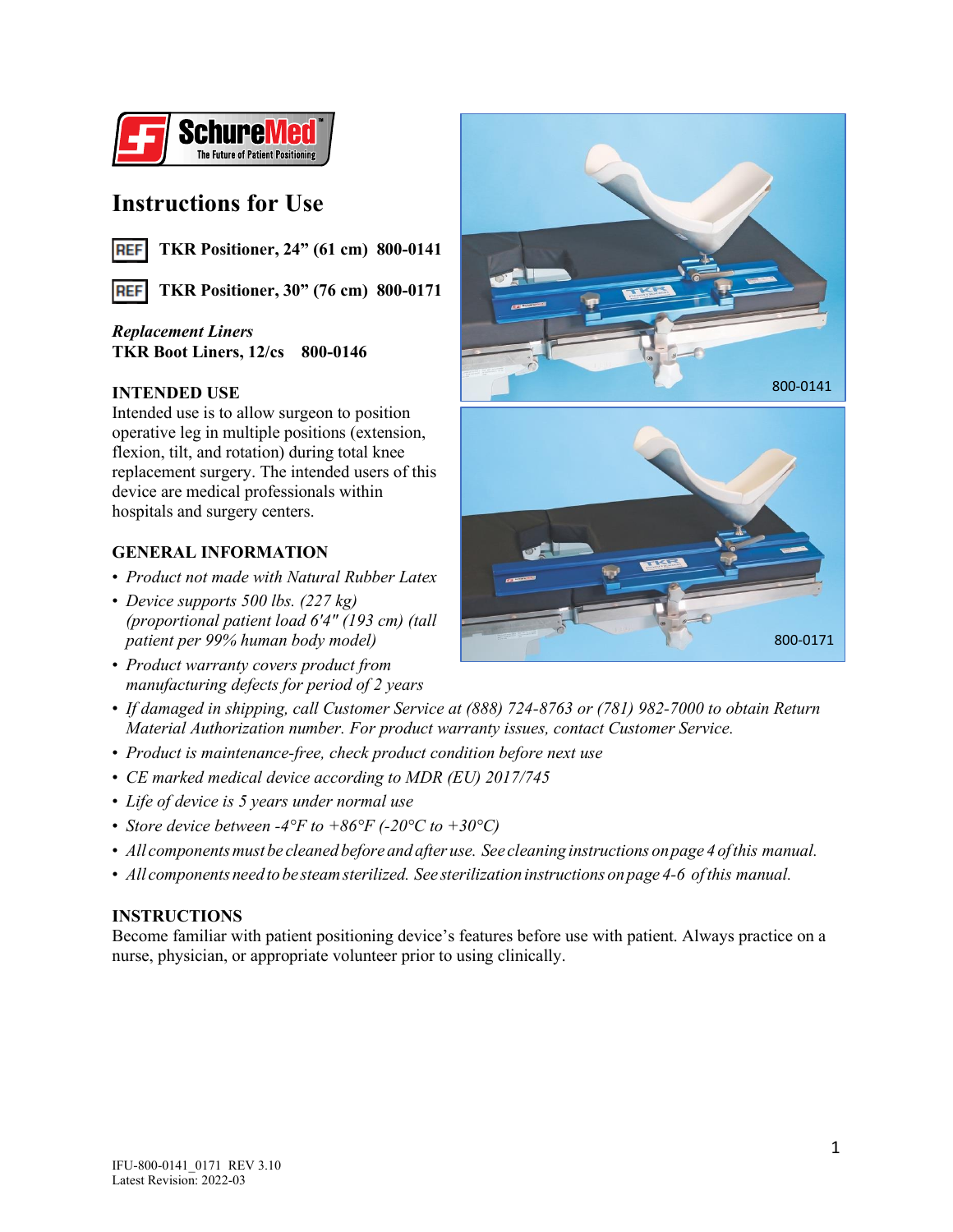

## **Set Up and Use of TKR Positioner**

- *1. Drape surgical table. Choose Standard CamLoc Rail Clamp (sold separately) to use with 1-2 drapes or Large CamLoc Rail Clamp for 3-5 drapes.*
- *2. Attach CamLoc Rail Clamp (A) to rail. Then flip Locking Lever (B) right or left to secure. (DO NOT ATTACH OVER NOTCHES WITHIN SIDE RAIL).*
- *3. Slide Track System Crossbar (C) into CamLoc Rail Clamp (A). Securely tighten Track System Crossbar (C) by turning CamLoc Rail Clamp Star Knob (D) clockwise.*
- *4. Slide Base Plate (E) into Cross Support Bar (F) making sure its flush. Tighten two Star Knobs (G) by turning clockwise.*
- *5. Insert Plastic Slide (K) within opening under Adjustable Slide Block (H), with notched side up. Make sure Locking handle (J) is rotated until it stops (do not tighten) before sliding on to Base Plate (E). Locking Handle (J) should be in 12:00 position (see Figure 5). Depress button and pull Locking Handle (J) to adjust as needed. Slide on to track system while holding Plastic Slide (K) up close to Adjustable Slide Block (H). WARNING! Only adjust adjustable slide block Locking Handle (J) lever when it is on track.*
- *6. Place Adjustable Boot Ball (I) into track system's Adjustable Slide Block (H).*
- *7. Line boot with our TKR Boot Liner 800-0146 (12/cs, sold separately)*
- *8. Prep and position patient, turn Adjustable Slide Block Locking Handle (J) right to lock into desired position*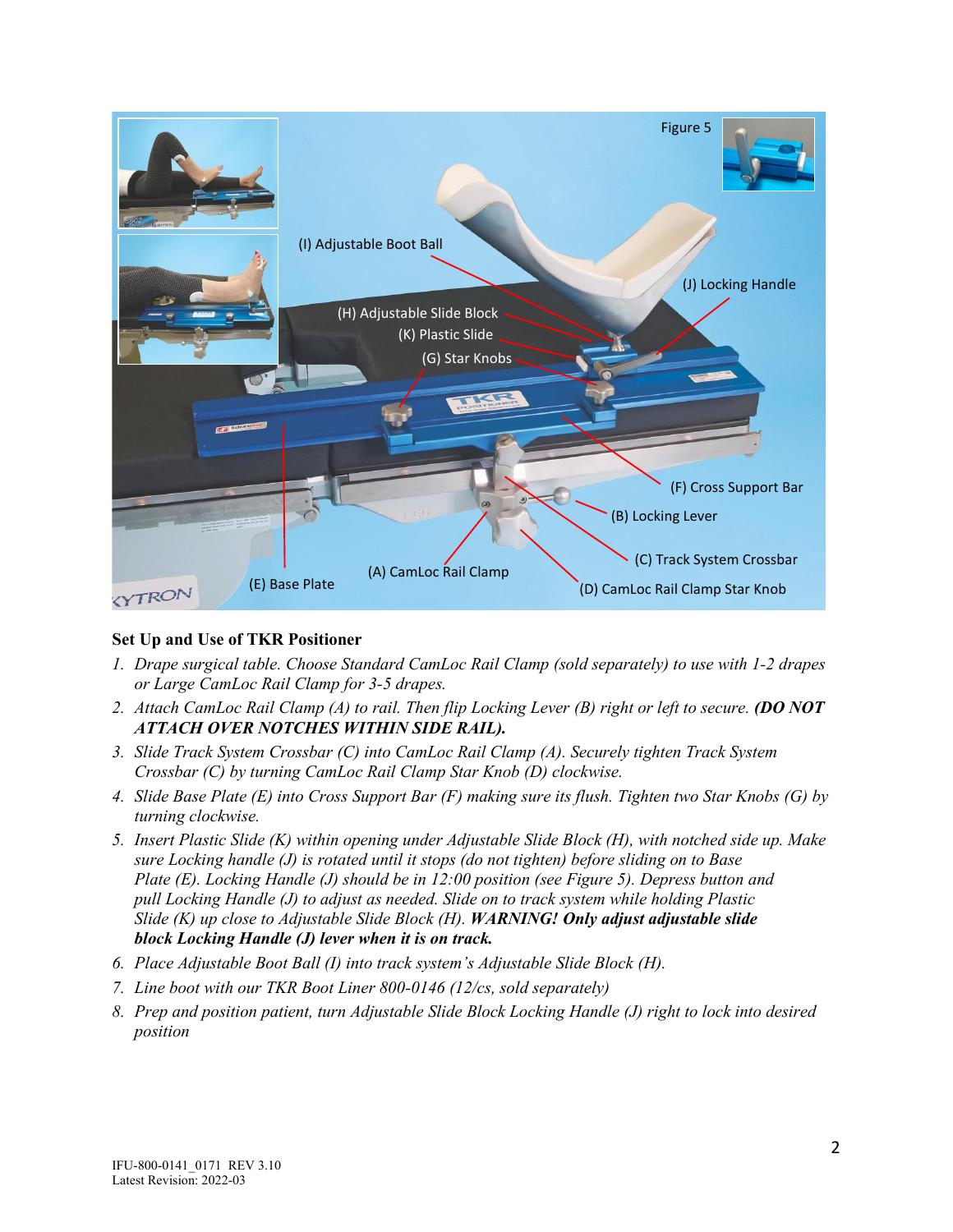#### **GENERAL SPECIFICATIONS**

*Device Dimensions (maximum)*

#### **800-0141 TKR, 24"** (61 cm)

*Length: 23.7"+/- 0.5" (61 cm +/- 1 cm) Width: 7.5" +/- 0.5" (19 cm +/- 1 cm) Height: 8.1" +/- 0.5" (20 cm +/- 1 cm) Net Weight: 9 +/- 0.5 lbs. (4 kg +/- .22 kg) Gross Weight: 12.5 +/- 0.5 lbs. (5.6 kg +/- .22 kg)*

#### **800-0171 TKR, 30"** (76 cm)

*Length: 29.7" +/- 0.5" (76 cm +/- 1 cm) Width: 7.5" +/- 0.5" (19 cm +/- 1 cm) Height: 8.1" +/- 0.5" (20 cm +/- 1 cm) Device Weight: 10 +/- 0.5 lbs. (4.5 kg +/- .22 kg) Gross Weight: 14.5 +/- 0.5 lbs. (6.5 kg +/- .22 kg)*

*Single-person installation.*

#### **COMPONENT OVERVIEW**

TKR Positioner, 24" (61 cm) or 30" (76 cm), is a surgical accessory that allows surgeon to position operative leg during total knee replacement surgery.

**800-0141-TRAY** TKR Sterilization Tray, 24" (61 cm) (included with 800-0141 purchase) **800-0171-TRAY** TKR Sterilization Tray, 30" (76 cm) (included with 800-0171 purchase)

#### *Required Accessories: CamLoc Rail Clamp and TKR Boot Liners sold separately.*

**CamLoc Rail Clamp: 800-0271** For use with 1-2 drapes | **800-0271-L** For use with 3-5 drapes

*US: 0.374" x 1.122" (9.5 mm x 28.5 mm) PN# 800-0271 or 800-0271-L Denyer: 0.236" x 1.496" (6 mm x 38 mm) PN# 800-0271-DEN Europe: 0.394" x 0.984" (10 mm x 25 mm ) PN# 800-0271-EU Eschmann (UK): 0.236" x 1.260" (6 mm x 32 mm) PN# 800-0271-UK Japan: 0.354" x 1.260" (9 mm x 32 mm ) PN# 800-0271-JPN Swiss: 0.394" x 1.181" (10 mm x 30 mm ) PN# 800-0271-SWISS*

#### **Replacement Liners***:* **800-0146 TKR Boot Liners, 12/cs**

#### **DISPOSAL**

- *General - Prevent infection by cleaning and disinfecting product before disposal*
- *Packaging - Dispose packaging material via household waste according to national requirements*
- *SchureMed accepts back used or retired products - or dispose of product in accordance with national requirements*



*Maximum load should not exceed appropriate proportion of a patient weighing 500 lbs. (227 kg). Use care with low-maximum load capacity surgical tables that accessory rails are not overloaded.* 

*WARNING! Hazards result from incorrect use. Strictly follow Instructions for Use with your Operating Table system.*

*WARNING! Only adjust adjustable slide block lever when it is on the track.*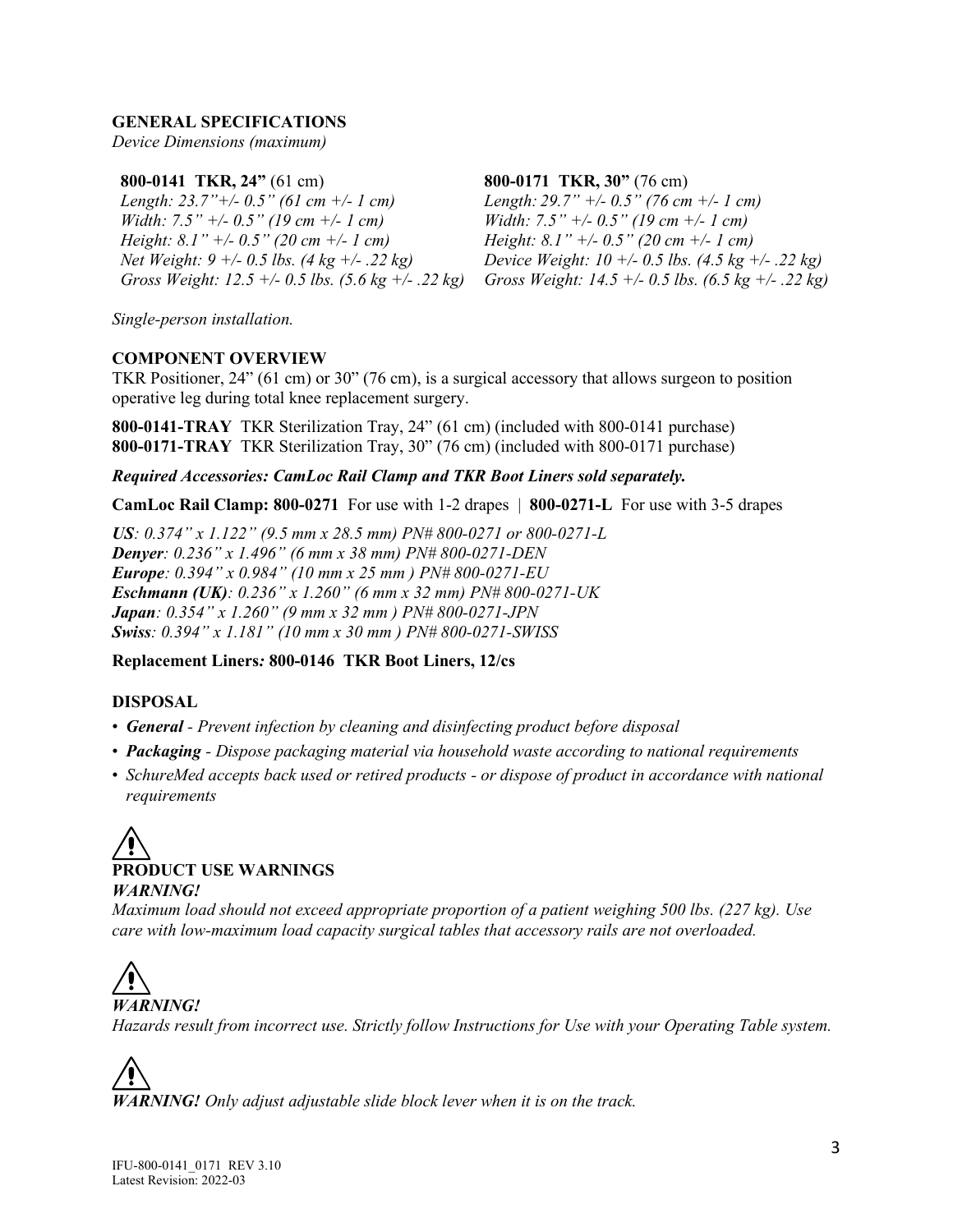*WARNING! Do not reuse device if there are obvious signs of damage or functional issues. Consult manufacturer before reusing.*

## **HAND AND WASHER MACHINE CLEANING INSTRUCTIONS**

- *Clean TKR Positioner thoroughly before using (before sterilization) and after each use*
- *Recommended cleaning products: (All solutions should be used in accordance with manufacturer's instructions)*
	- *Enzymatic neutral pH detergent solution*
	- *(Enzymatic cleaners are compatible with metal devices/instruments and are preferred)*
	- *Non-enzyme, hydrogen peroxide based solution*
	- *Coverage Plus NPD One Step Cleaner, Disinfectant & Deodorizer Concentrate*
- *Disassemble TKR Positioner into separate parts for cleaning:*
	- *Boot Ball*
	- *- Mounting Plate with Clamp*
	- *- Base Plate with Track*
	- *- Slide Block with Handle*
	- *- Plastic Slide*

## **HAND CLEANING**

- *Scrub each piece with a soft, plastic scrub brush and a recommended cleaning solution (see above)*
- *Rinse all parts thoroughly to remove any chemical residue*
- *Wipe each part completely dry with a clean, lint-free cloth*

## **WASHER CLEANING**

- *Put through washer/decontaminator according to manufacturer's instruction (Select cycle that does not included lubrication)*
- *Prepare for sterilization (device must be cleaned before sterilization)*
- *See sterilization instructions below*

*\*Based on information provided by the Healthcare Infection Control Practices Advisory Committee (HICPAC), the Center for Disease Control (CDC), the National Center for Biotechnology Information (NCBI) and the U.S. National Library of Medicine.*

## **STEAM STERILIZATION**

#### **Sterilization Tray w/Lid**

## **Outside View 24" (61 cm) Tray Dimensions:** 26.5"L x 10.5"W x 6.75"D (67 cm x 27 cm x 17 cm) Weight: 7.9 lbs. (3.6 kg)

**30" (75 cm) Tray Dimensions:** 31.25"L x 10.5"W x 6.75"D (79 cm x 27 cm x 17 cm) Weight: 8.7 lbs. (3.9 kg)

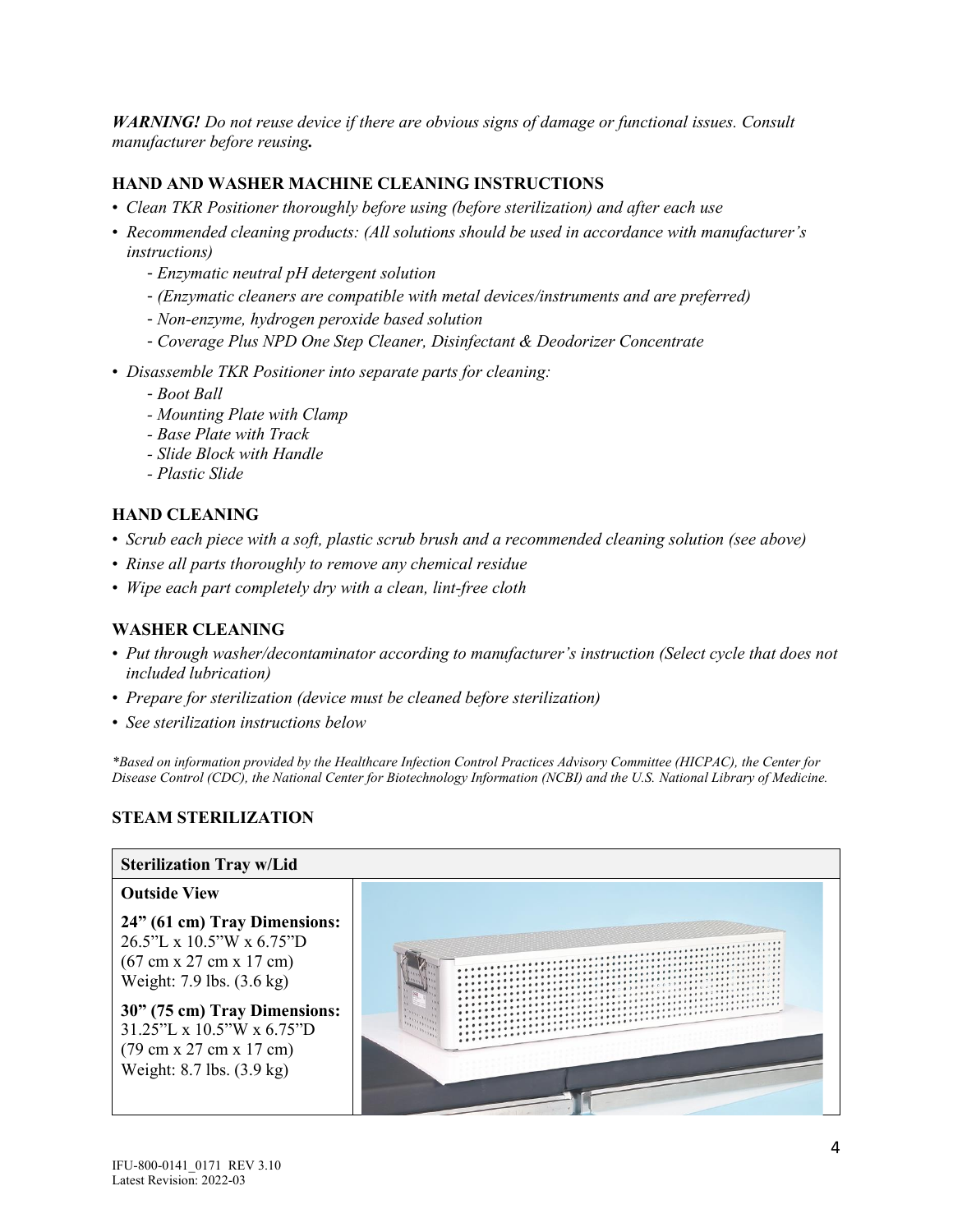

## **USER NOTICE**

*Any serious incident that has occurred in relation to the device should be reported to the manufacturer and the competent authority of the Member State in which the user and/or patient is established.*